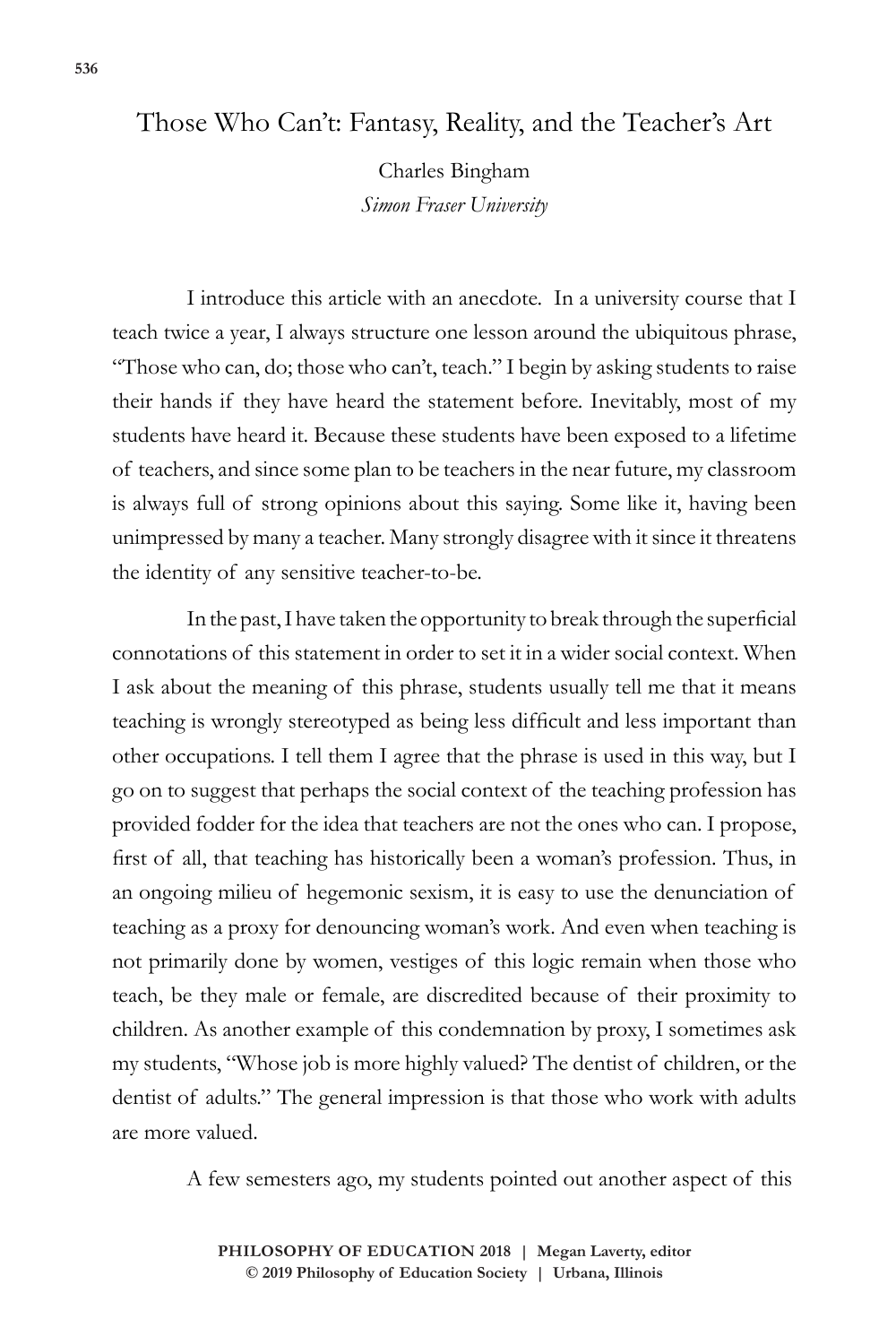"teachers can't" refrain. They reminded me that a twisted capitalist rationale is also at work. Because teaching does not entail high salaries, capitalist afterthought provides convenient proof that teachers do not do quality work. They also reminded me that teachers do not create a product of any value. Thus teachers cannot claim to add the surplus value so cherished in a capitalist society. My way of stating this is that teaching happens in what might be called the "black hole of capitalism." We work, but we make no widgets. In a sense, the teaching profession is quite dangerous to capitalism because it inaugurates a space that defies capitalist logic. So another way to understand the phrase "teachers can't" is to interpret it as an admonition to those who refuse to create surplus value. It is not unlike a comment I recall being made by a TV news reporter covering "The Battle in Seattle" protests some years ago. Turning to her co-anchor, the TV reporter observed, "I don't even think these people know what they are protesting." The message was this: How could anybody know what they are doing when they are not adding to capital?

After great discussions about this phrase in my Social Issues course, I have nevertheless remained disappointed with a lingering sense that, yes, my students and I have come up with good, socially progressive reasons for accusing the utterers of this phrase of sexism and mindless capitalism. We have talked about why those who utter the phrase out of malice shouldn't utter it, and why the job of teaching is not less important than other jobs. However, while I have subjected the phrase to ideological critique, I have never used a more hermeneutic approach to examine the lingering truths that such an utterance necessarily conveys simply by continuing to exist *qua* utterance. I have never entertained the possibility that the phrase may have something *positive* to teach us. Only recently have I come to understand that there is in fact a generative philosophical conversation to be had regarding statements about those who can't. The phrase has links to a historic, philosophical conversation at least as old as Plato.

In the remainder of this article, I use the philosophical disagreement between Plato and Aristotle on the benefits of art, as well as the psychoanalysis of D.W. Winnicott, to show that the putative lack-of-ability on the part of teach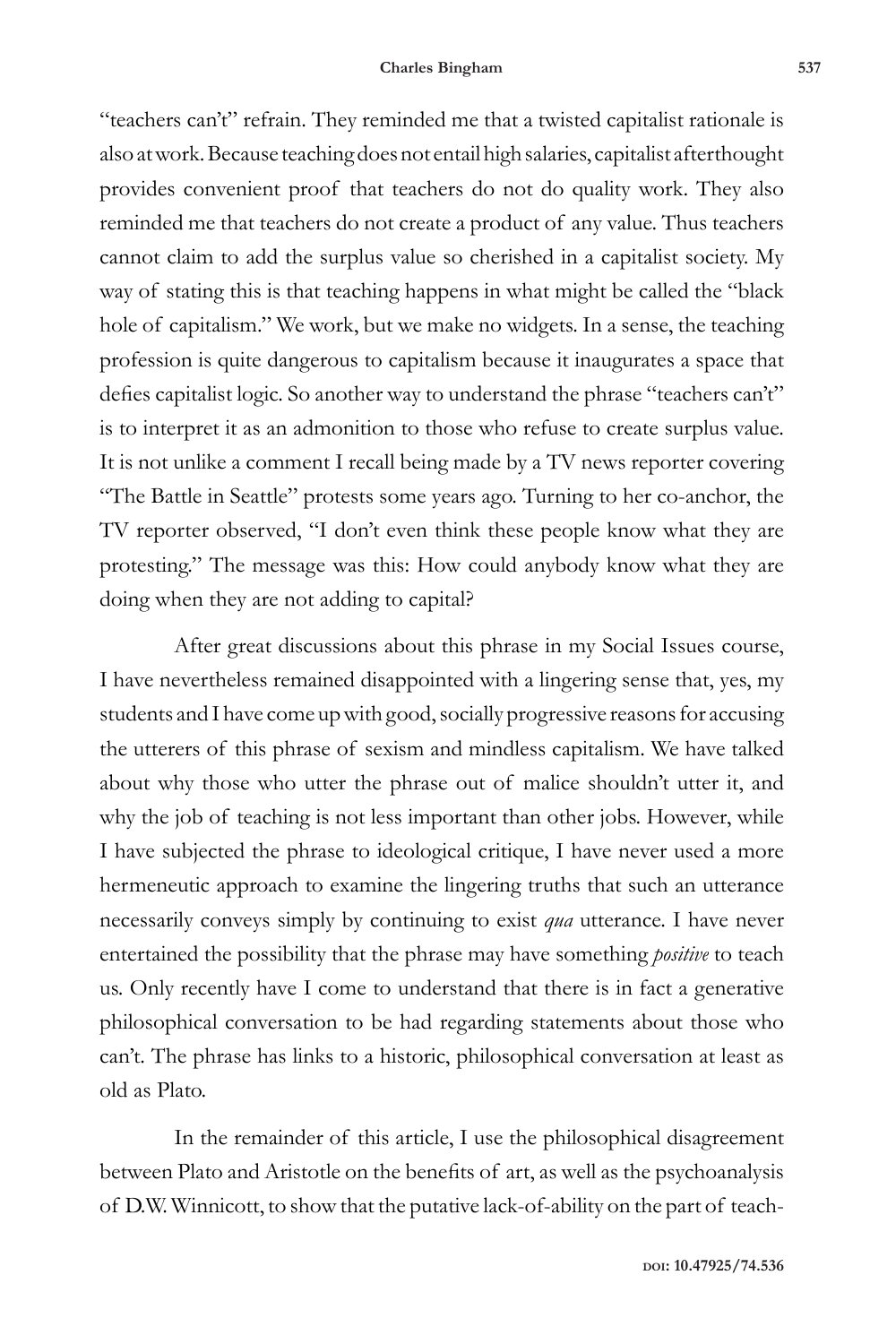ers is rich with theoretical and psychic import. I will show that this supposed lack is directly linked to the *artistic* role of the teacher. It is actually important to remember that the work of the teacher *is*, in many ways, once-removed from productive "real life." However, being once-removed is not necessarily an attribute that should be condemned. Being once-removed is both integral and necessary because the teacher has artistic work to carry out. This necessity of being once-removed has, I will argue, been overlooked even by such thoughtful educators as John Dewey and Paulo Freire. The phrase 'Those who can, do; those who can't, teach' is more than a resentful refrain, and more than a sign of our sexist, neoliberal times. It is, in addition, a profoundly philosophical reminder that teachers are artists. As artists, we create a work of art. Our work of art is the pedagogical experience. This work defies the categories of real-life versus life that is something less than real. As I will argue, our work of art neither can nor can't. It won't succumb to such a binary.

## THOSE WHO CAN'T ARE ARTISTS: PLATO AND ARISTOTLE'S ARGUMENT

It is commonplace for philosophers to acknowledge Plato as consummate anti-artist while acknowledging Aristotle as champion of mimesis and the *ars poetica*. And along with this schism about the benefits of art run parallel presumptions about what it means to imitate versus what it means to do something for oneself. For Plato, imitating is not equal to doing something for oneself. Imitating, for Plato, is a derivative activity whose results end up duping the spectator, putting him or her out of touch with the real world of what people actually do. Plato's Socrates puts the matter as follows:

> … the imitator, I said, is a long way off the truth, and can do all things because he lightly touches on a small part of them, and that part an image. For example: A painter will paint a cobbler, carpenter, or any other artist, though he knows nothing of their arts; and, if he is a good artist, he may deceive children or simple persons, when he shows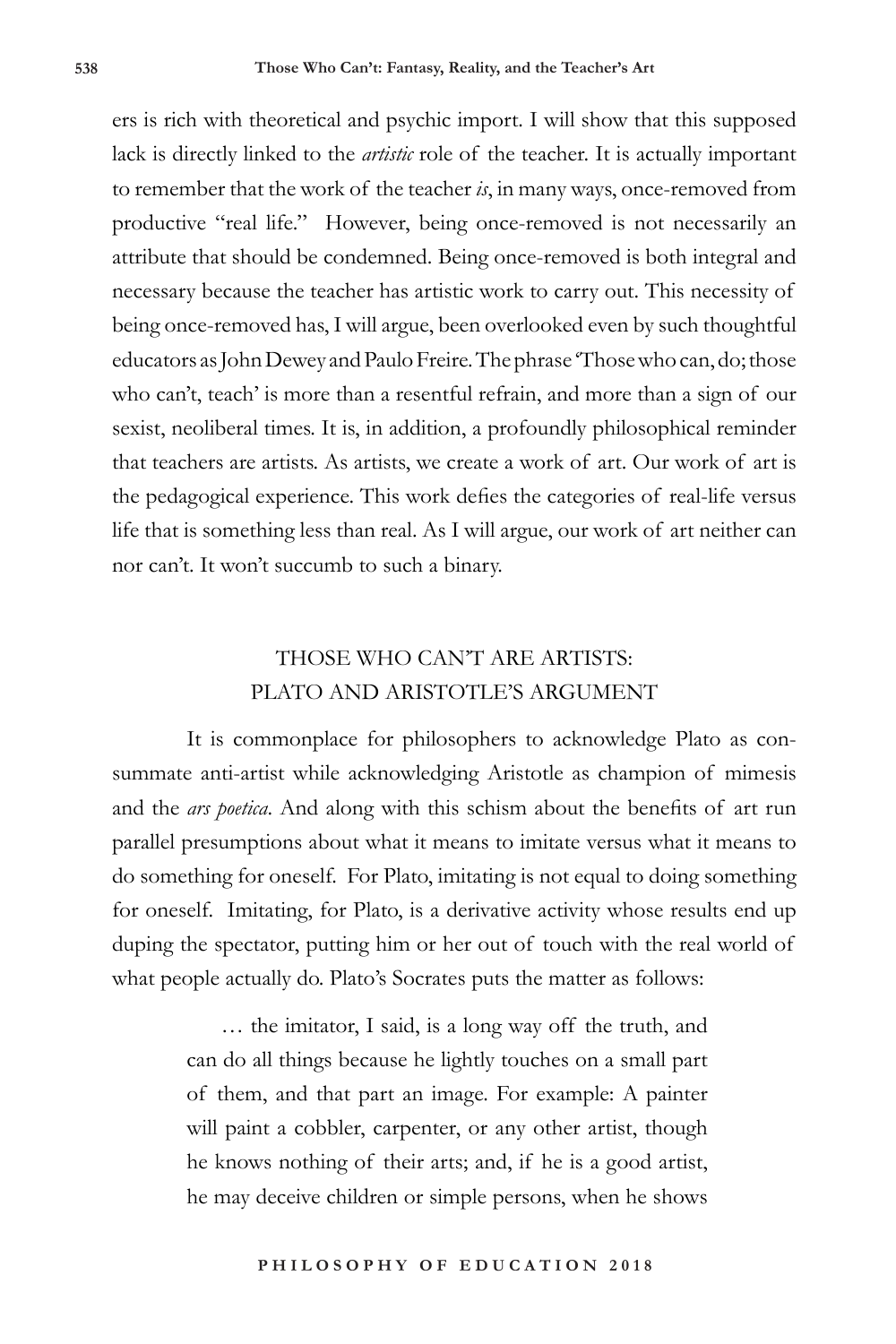them his picture of a carpenter from a distance, and they will fancy that they are looking at a real carpenter.<sup>1</sup>

Plato's condemnation of the imitator-artist is paralleled by his suspicion of the spectator. For Plato, the artist uses imitation to turn people into mere spectators. But these spectators are worse than ordinary watchers because they are watching something once-removed from actual life. In this oft-cited passage, Socrates explains:

> … and the spectator fancies that there can be no disgrace to himself in praising and pitying any one who comes telling him what a good man he is, and making a fuss about his troubles; he thinks that the pleasure is a gain, and why should he be supercilious and lose this and the poem too? Few persons ever reflect, as I should imagine, that from the evil of other men something of evil is communicated to themselves. And so the feeling of sorrow which has gathered strength at the sight of misfortunes of others is with difficulty repressed in our own.<sup>2</sup>

For Aristotle, on the other hand, imitation provides—at least in the best of aesthetic circumstances—space for reflection and catharsis, both of which can lead to human flourishing. Aristotle's *Poetics*, an extended users' guide for imitative poetry, is most famous for its account of catharsis, whose effects are described by Hans-Georg Gadamer in the following way:

> What is experienced in such an excess of tragic suffering is something truly common. The spectator recognizes himself and his finiteness in the face of the power of fate. What happens to the great ones of the earth has exemplary significance … To see that "this is how it is" is a kind of self-knowledge for the spectator, who emerges with new insight from the illusions in which he, like everyone else, lives.<sup>3</sup>

While this imitative divide between Plato and Aristotle is a ripe theme for commentary among scholars in philosopher, literary theory, and the classics, it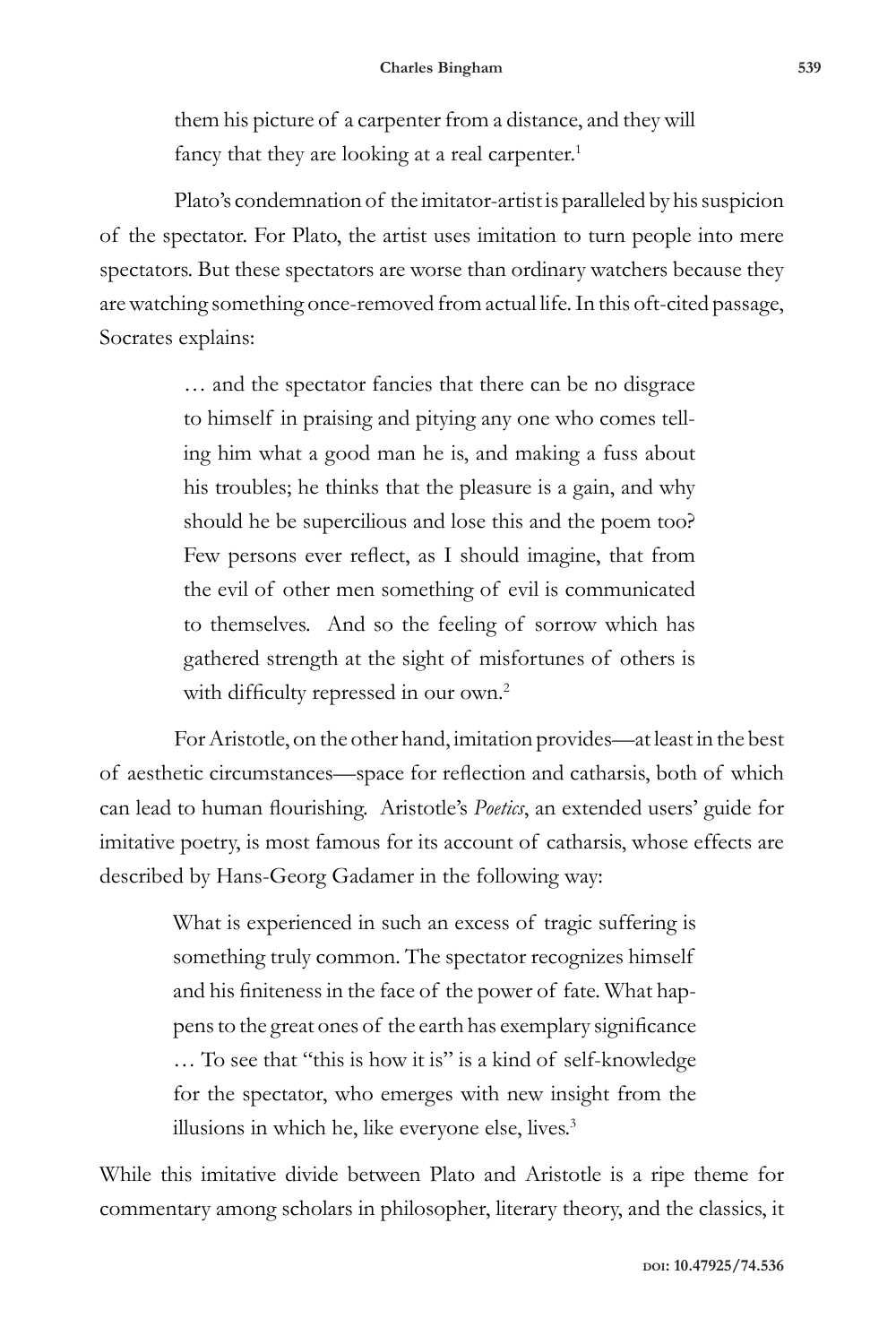should also be noted that the same debate is repeated in much recent educational thought. Both progressive education, as typified in the work of John Dewey, and critical education, *a la* Paulo Freire, share a strong, Platonic bias against imitation and spectatorship. 4

### DEWEY AND FREIRE ON IMITATION AND SPECTATORSHIP

 John Dewey's *My Pedagogic Creed* reads not unlike an extended Platonic critique of educational imitation, a critique of those who can't, and therefore don't. "I believe," writes Dewey:

> that education, therefore, is a process of living and not a preparation for future living … I believe that education which does not occur through forms of life, or that are worth living for their own sake, is always a poor substitute for the genuine reality and tend to cramp and to deaden.<sup>5</sup>

Dewey thus articulates his stance with regard to imitation in the classroom. He is a staunch advocate of genuine reality in much the same way that Plato is critical of those who do nothing but imitate.

Dewey's disdain for the onlooker, as opposed to the doer, is further clarified in *Democracy and Education* where he assails spectatorship in traditional education:

> In schools, those under instruction are too customarily looked upon as acquiring knowledge as theoretical spectators, minds which appropriate knowledge by direct energy of intellect. The very word pupil has almost come to mean one who is engaged not in having fruitful experiences but in absorbing knowledge directly.<sup>6</sup>

For Dewey, when one is a spectator, one does not experience genuine life. Thus progressive education, in contrast to traditional education, must foster circumstances where students are more than *mere* spectators.

Critical education, too, demonstrates disdain for education that fosters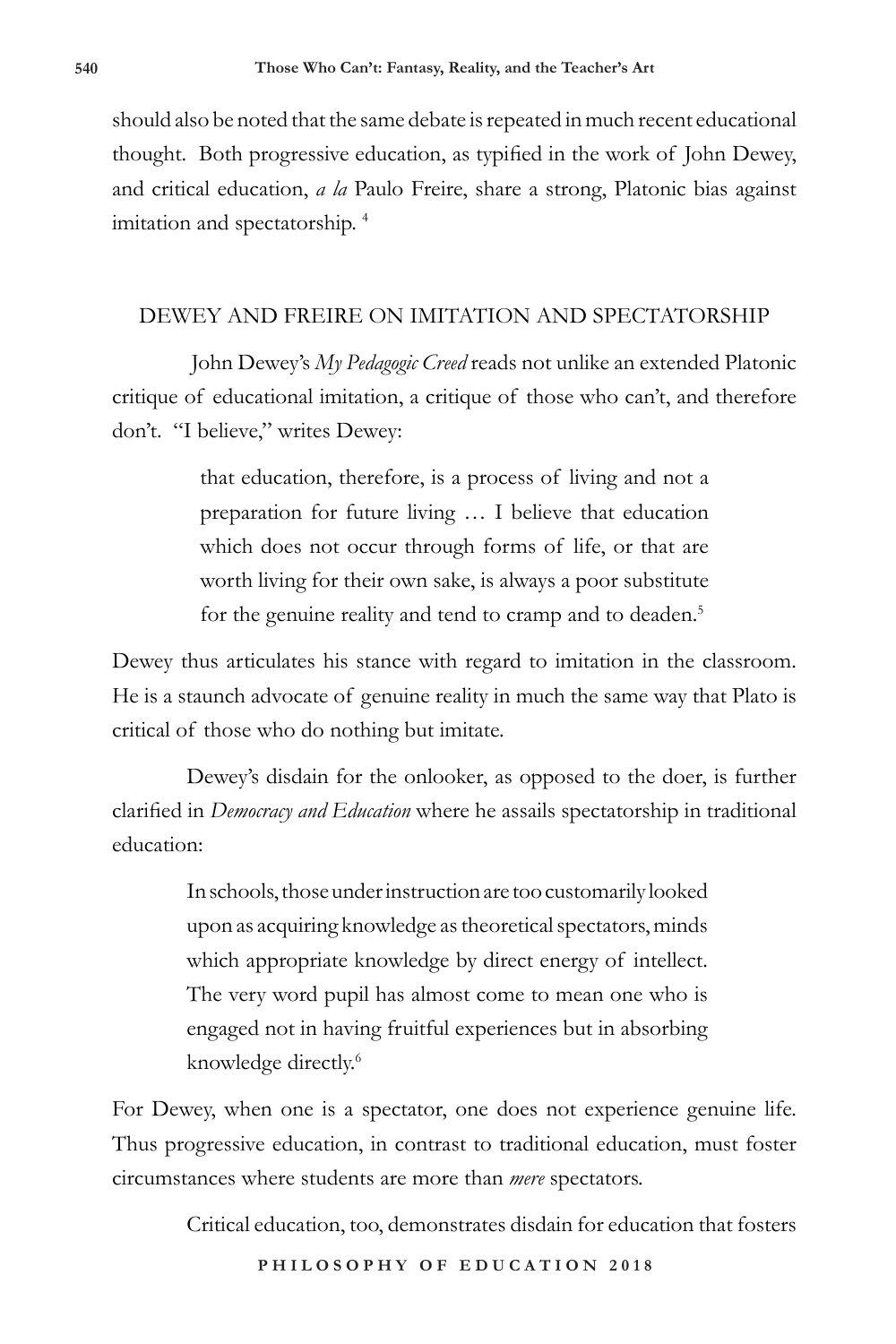spectatorship instead of participation in genuine reality. As Freire notes in *Pedagogy of the Oppressed*:

> The banking concept (with its tendency to dichotomize everything) distinguishes two stages in the action of the educator. During the first, he cognizes a cognizable object while he prepares his lessons in his study or his laboratory; during the second, he expounds to his students about that object. The students are not called upon to know, but to memorize the contents narrated by the teacher.<sup>7</sup>

The banking system thus treats the student as a spectator in an event that is prepared for in advance by the teacher. First the teacher prepares his or her lesson. Then, the teacher delivers the lesson while the student watches.

Indeed, both progressive and critical education have a distinct bias against educational imitation. Faced with the statement "those who can't," Dewey and Freire definitely want to change both students and teachers into those who *can*. Dewey and Freire want the classroom to be authentic living, without spectatorship or artifice. This is the Platonic realism that progressive and critical education have bequeathed to modern educational thought.

# TEACHERS ARE ARTISTS WHO CAN'T: AGAINST DEWEY AND FREIRE

It seems to me that both progressivists and criticalists might do well to revisit the Aristotelian side of Plato-Aristotle debate. As noted above, Dewey's *My Pedagogic Creed* consists of a firm refutation of educational imitation. "Education," Dewey's famous statement reminds us, " … is a process of living and not a preparation for future living."8 Dewey's logic is as follows: At present, the school is structured as a weigh station on the road of life. The school serves something other than meaningful life. To remedy this, Dewey says that educational experience must become real experience. Education must occur "through forms of life … that are worth living for their own sake." Of course, the obvious difficulty with Dewey's logic is this: if education becomes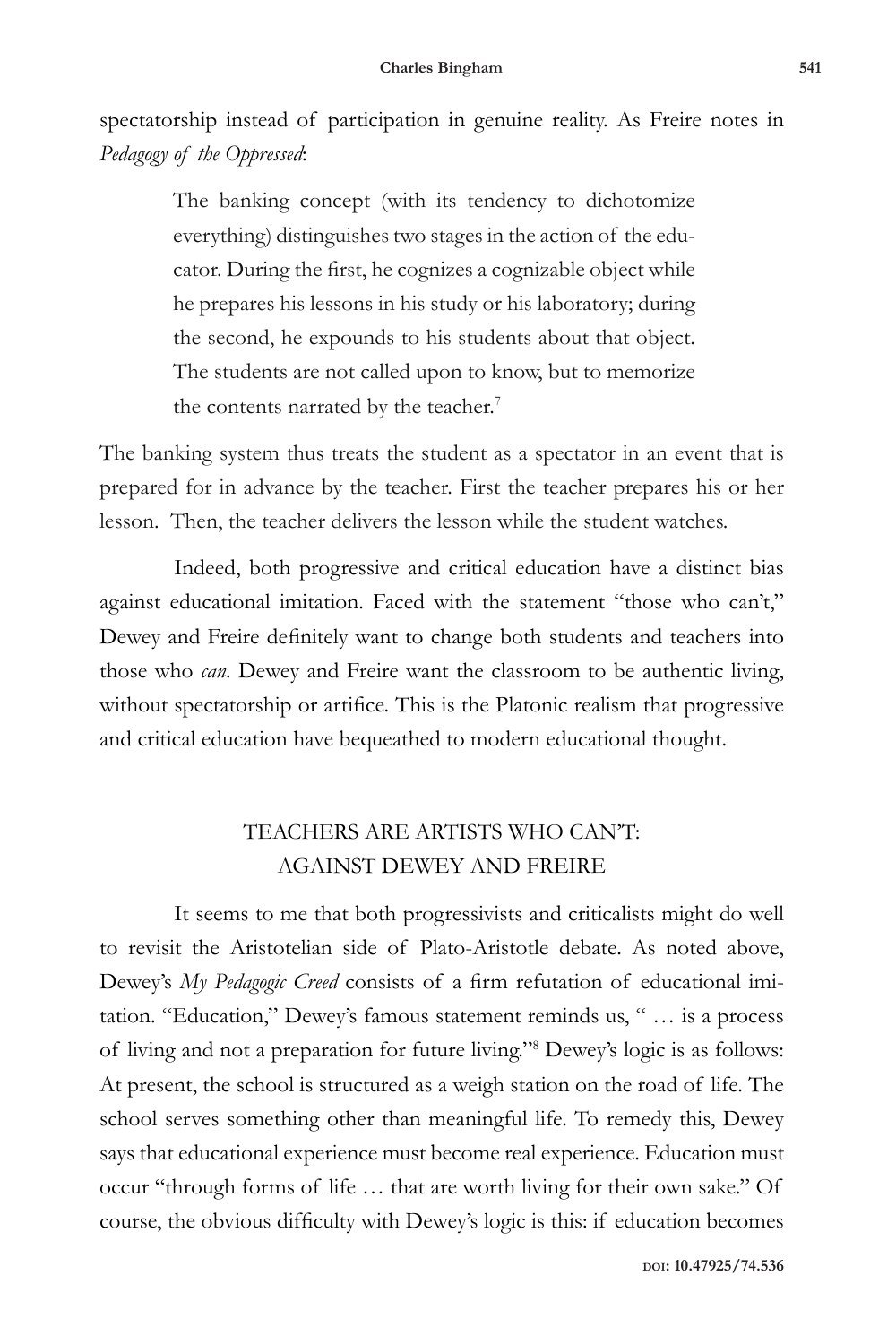the same in form as other forms of life, then how will one be able to identify education *per se*? When education is no longer a preparation for living, then it will be living itself. That is to say education will not be different from other forms of living. The paradox of Dewey's position is that authentic education actually ceases to be education.

I suggest that Dewey's method of escaping the pitfalls of imitative education is hamstrung by the same unsatisfying logic that Plato uses to condemn artists. Plato's argument is this: artists are imitators and they do not know how to do things out in the real world. Artists are not able to pass on actual knowhow, and their art should be banned as a result. Artists must become doers rather than imitators. At this point Plato's logic becomes unsatisfying precisely because one is left saying, "But wait, Plato. You have just assumed that the only benefit of art could be its practical use-value in the real world. What if there are attributes of art that do not reside on the use-value continuum?" What if Aristotle is onto something when he extols the virtues of art's artifice?

Dewey's "form of living" logic is likewise unsatisfying. When Dewey argues that education should be a form of living like all others, one is left saying, "But wait. You have just assumed that the continuum of educational experience ranges from preparation-for-living to actual living. What if there are attributes of education that do not reside on this continuum from preparation to actual?" What if education, like art, has qualities that defy the normative assumption that actual living is preferable to every other sort? What if the "can't" of those who can't has a different quality than the 'can' of those who can. What if the teacher's can't is not necessarily a deficit?

Returning to Freire, one must be equally dissatisfied. Freire's argument goes like this: current education is structured so that students do not experience the praxis that is so central to human existence. Teachers, because they are part of oppressive regimes, rob students of their "ontological and historical vocation of becoming more fully human."9 Following Freire, banking teachers act, but banked students do not act. Students who are banked "live in a duality where *to be* is *to be like*, and *to be like* is to *be like the oppressor*."10 "What characterizes the oppressed is their subordination to the consciousness of the master,"11 and this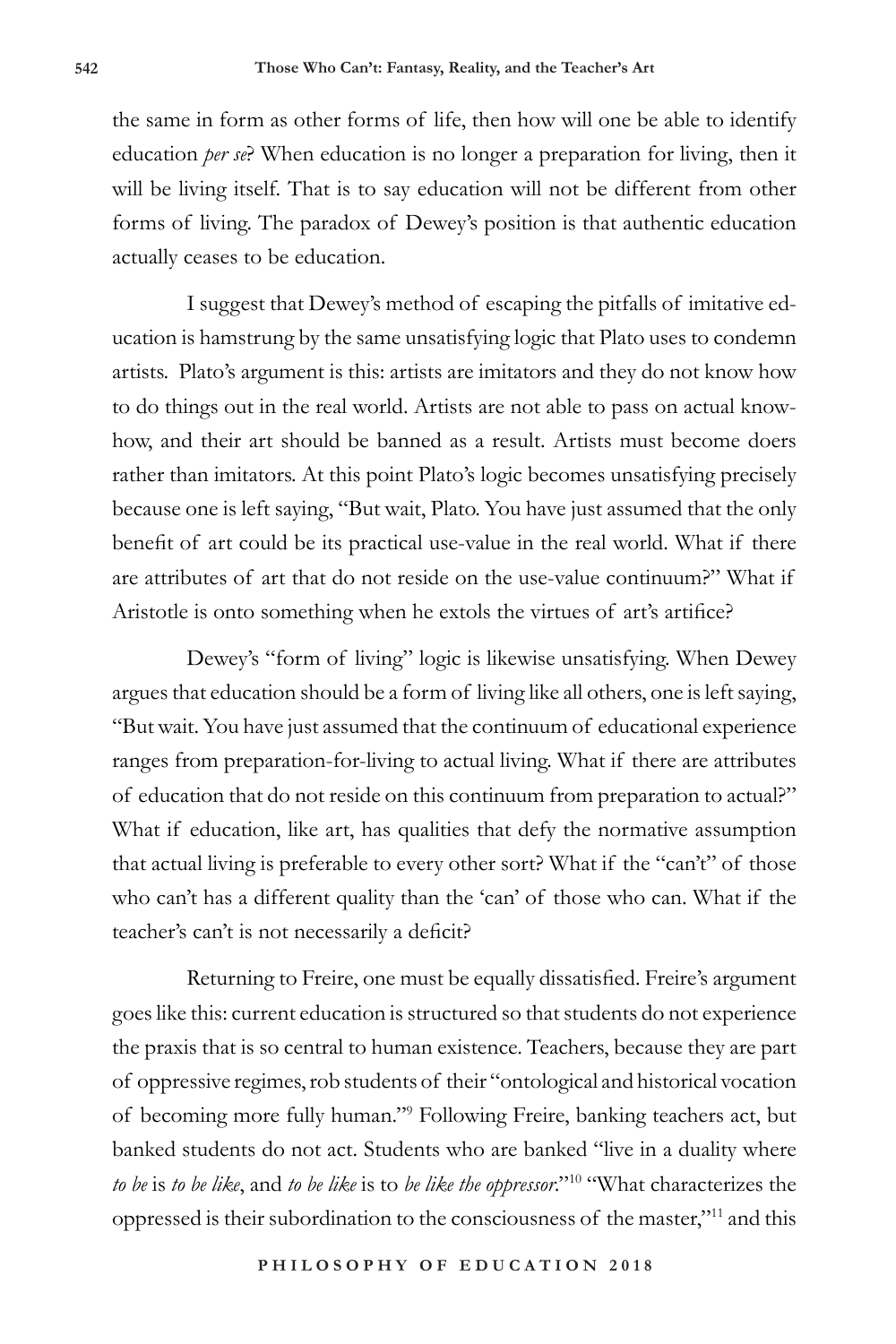subordination is augmented by the practice of banking authority, a practice that is quite happy to let students experience the world vicariously, as an inauthentic part of student consciousness. To rectify this situation, Freire recommends that students become authentic doers rather than inauthentic onlookers.

Like Dewey, I understand Freire to partake in the same unsatisfying realism that characterizes Plato's anti-aesthetics. For Freire, banking experience is an imitation of real experience and thus must be replaced by actual experience. Freire recommends that both teachers and students enter real-life together in dialogue:

> Through dialogue, the teacher-of-the students and the students-of-the–teacher cease to exist and a new term emerges: teacher-student with students-teachers. The teacher is no longer merely the-one-who-teacher, but one who is himself taught in dialogue with the students, who in turn while being taught also teach. They become jointly responsible for a process in which all grow.12

Freire's unfortunate Platonism is similar to Dewey's, differing only in its Marxist emphasis on the alienating ideology of classroom imitation. While for Dewey the problem with imitation is that students are wasting time *preparing* for real life, for Freire, the problem is that students are being dehumanized and inauthentic as they imitate the action of the banking instructor. For Freire as for Dewey, though, one is left asking: is the question solely one of inauthenticity versus authenticity? Is it only a question of being less-than-human and unreal, *or*, fully human and real? Is there not an aesthetic space that is both unreal and also fully human?

#### D.W. WINNICOTT'S CONTRIBUTION: THE TEACHER'S ART

In response to the Platonism of progressive and critical pedagogies, I turn finally to the psychoanalysis of D.W. Winnicott. I argue here that by using a psychoanalytic perspective one can give the "can't" of those who can't a more extended consideration. While it may seem like a long way from a pop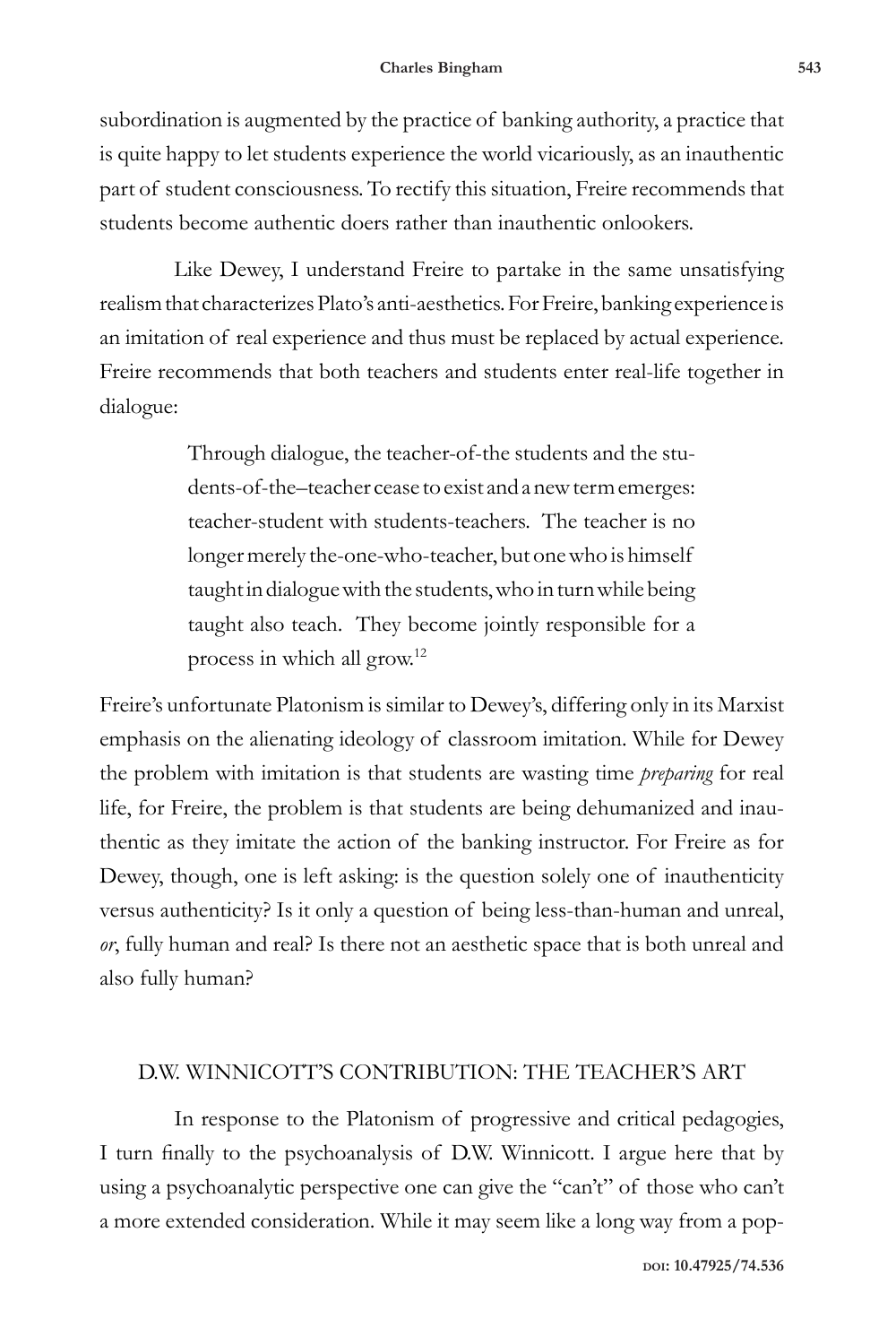ular catch-phrase like "those who can't," to Plato, to Dewey and Freire, and now to psychoanalysis, I believe the move is justified because it offers a way to tighten the loose threads woven above between teachers who perhaps "can't," and the work of the artist. Winnicott offers an understanding of the creative space established *by* the teacher, *for* the student. Drawing on Winnicott, one can understand this creative space as different in quality from other life forms, yet certainly not derivative to other life forms.

Winnicott's account of creativity is as follows. All human beings are creative to a greater or lesser extent. Non-artists as well as artists engage in creativity, and the main difference between non-artists and artists is the extent to which their creativity gets manifested. Artists create a product to be observed and appreciated, while non-artists practice creativity in ways that are not necessarily observable by others. But whether one is an artist or non-artist, in both cases creativity has to do with the use of objects. Life consists of a sequence of encounters with objects, objects that exist in reality as well as psychic objects representing reality. Psychic objects have been introjected, having a life relegated to fantasy. For Winnicott, the fact that all people translate real objects into objects of fantasy is proof that all people are creative. Objects of fantasy are, by definition, the *creation* of individuals.

Following Winnicott, the artist's work is exemplary of the creative tension that arises between reality and fantasy. When an artist produces a work of art, the work can never be a product of pure fantasy. The artist is creative, yes. But the artist's creativity always makes use of objects that exist prior to the creation of the artwork. So art is created, but it is not created *ex-nihilo*. The place of art, like the space of all creativity, " … is not inner psychic reality. It is outside the individual, but it is not the external world."13 The artist is always called to work on the fault-line between real objects and objects of fantasy. Whatever is created is also partly there before its creation. For the non-artist as well as the artist, creative life consists in a constant negotiation between, on one hand, objects and experiences that are created and under our own control, and, on the other, objects and experiences that are given to us and thus not under our full control.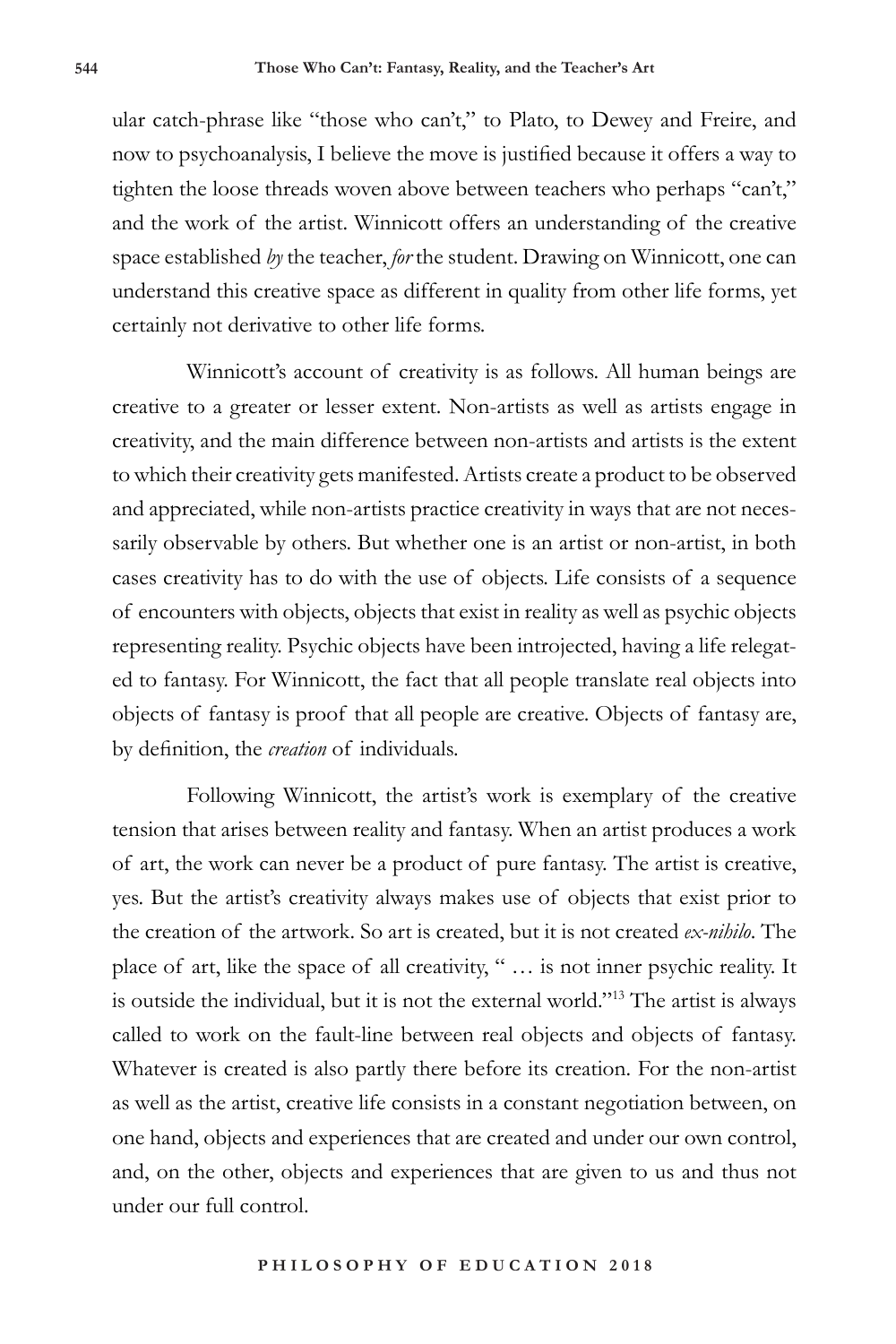Winnicott calls this place of creativity, this vacillating space between fantasy and reality, "transitional space."14 He argues that all cultural practices, from childhood make-believe, to reading, to speaking, to playing games, to making works of art—and I would add to teaching even though Winnicott does not refer specifically to education—all of these practices happen in transitional spaces. Winnicott writes:

> This intermediate area of experience, unchallenged in respect of its belonging to inner or external (shared) reality, constitutes the greater part of the infant's experience, and throughout life is retained in the intense experiencing that belongs to the arts and to religion and to imaginative living, and to creative scientific work.<sup>15</sup>

As a specialist in pediatric psychoanalysis, Winnicott was interested in how successful parents establish healthy transitional spaces for children. He argues that the work of a caregiver entails establishing a space where the child is allowed to play and explore without having to ask the question: "Is this fantasy, or is this reality? Am I the creator of my experience, or is my experience out of my control?" The parent, or in Winnicott's terms, the "good enough" parent, creates the circumstances for the child to flourish on the healthy fault-line between fantasy and reality.

I propose that the teacher, whether teaching adults or children, likewise creates the circumstances where students are enabled to flourish within such a healthy, fault-line tension. As a teacher, whether I teach quantum physics, Shakespeare, or philosophy of education, my role is to establish a space where objects of study are neither completely fantasy, nor are they completely real. A successful pedagogical creation cannot be under the exclusive control of the student, nor can such a creation be completely of the "real" world and thus beyond the role of the student *qua* student. My role, like the "good enough" parent's role, is to establish a liminal space where students do not ask the question, "Is this experience under my control or is this not under my control?" Nor do they ask, "Is this real or is this not real?" Indeed, the extent to which these questions are *not* necessary is the extent to which the pedagogical experience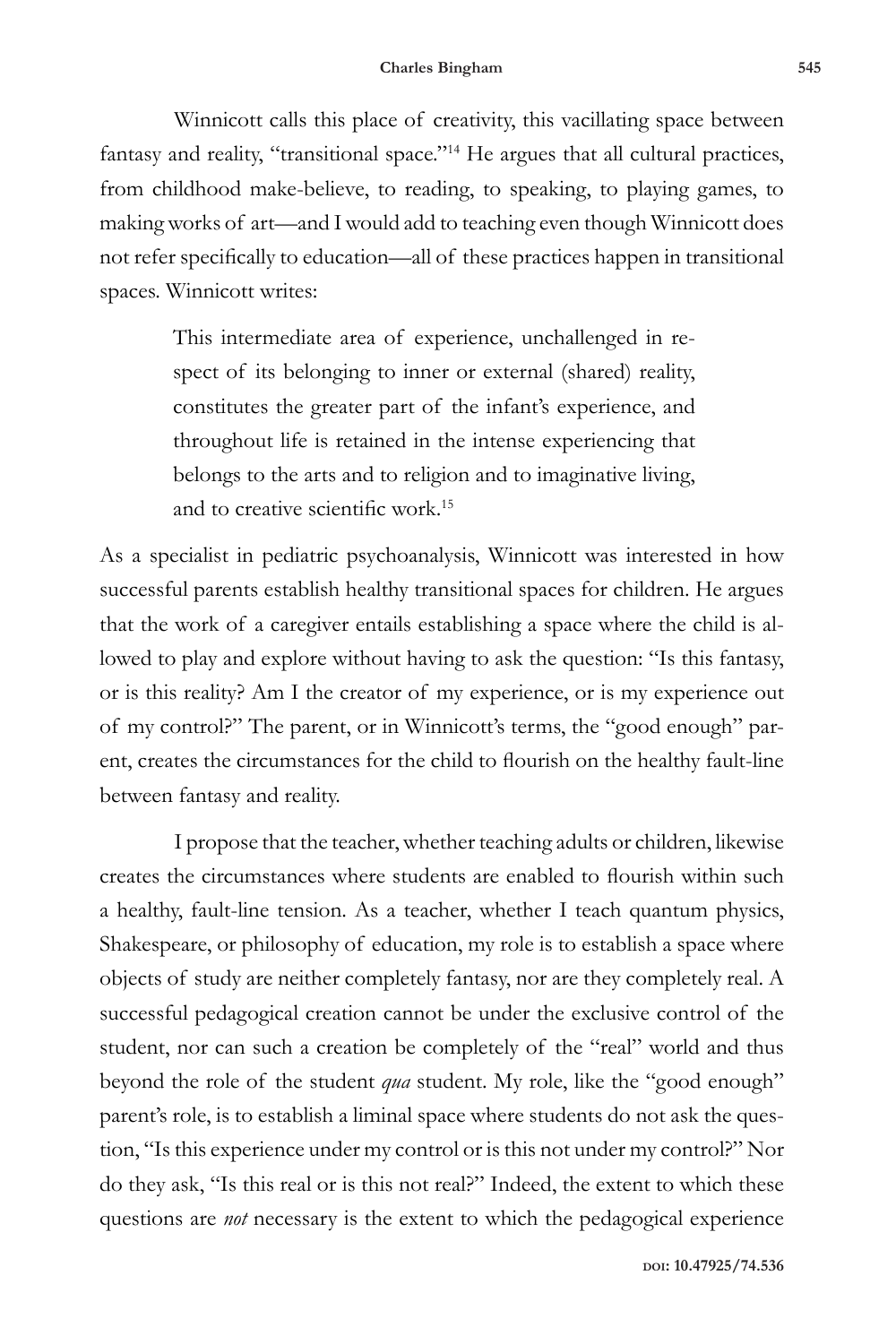has succeeded as a work of art.

Forestalling the above questions about fantasy versus reality is precisely what makes the teacher not just a creator, but an artist. The teacher, as artist, creates a product. The teacher's product is not commonly called a work of art, but I would argue that they are one and the same. The teacher's work of art is the pedagogical experience. It is the "transitional space" established for the student. This work of art, like all works of art, demands something very specific. It demands that those who partake in the experience accept a certain "suspension of disbelief," to borrow Samuel Taylor Coleridge's term. Or, following Immanuel Kant, one might say that the teacher creates an object of aesthetic beauty when he or she creates a pedagogical experience. Indeed, in Kant's efforts to schematize the beautiful, he found himself on the same terrain that I am attempting to describe with regard to the teacher's "can't." The pedagogical experience, the teacher's "can't," may be well-described by Kant's famous phrase, "purposiveness without purpose."

This sort of pedagogical experience, one created by an artist, offers a very different perspective on the phrase, "Those who can, do; those who can't, teach." Yes, teachers are those who can't. But teachers are not those who can't in the sense that they are failures. They are those who can't in the sense that what we produce defies the simple binary of can versus can't. The experience I" is the artist's "can't." And the artist's "can't," has, at least since Aristotle, been understood and widely appreciated as an experience that has merit.

### **CONCLUSION**

In this essay, I have gone out on a limb and argued that progressive and critical educators have for too long chased the right question into the wrong corner. The right question is: what is the place of real life in education? Both progressive and critical perspectives have held that education should be more about doing things in the real world, that it should be about living life. What both perspectives miss is an answer to this question that does not get stuck in the binary of doing or not doing. These perspectives miss the same thing that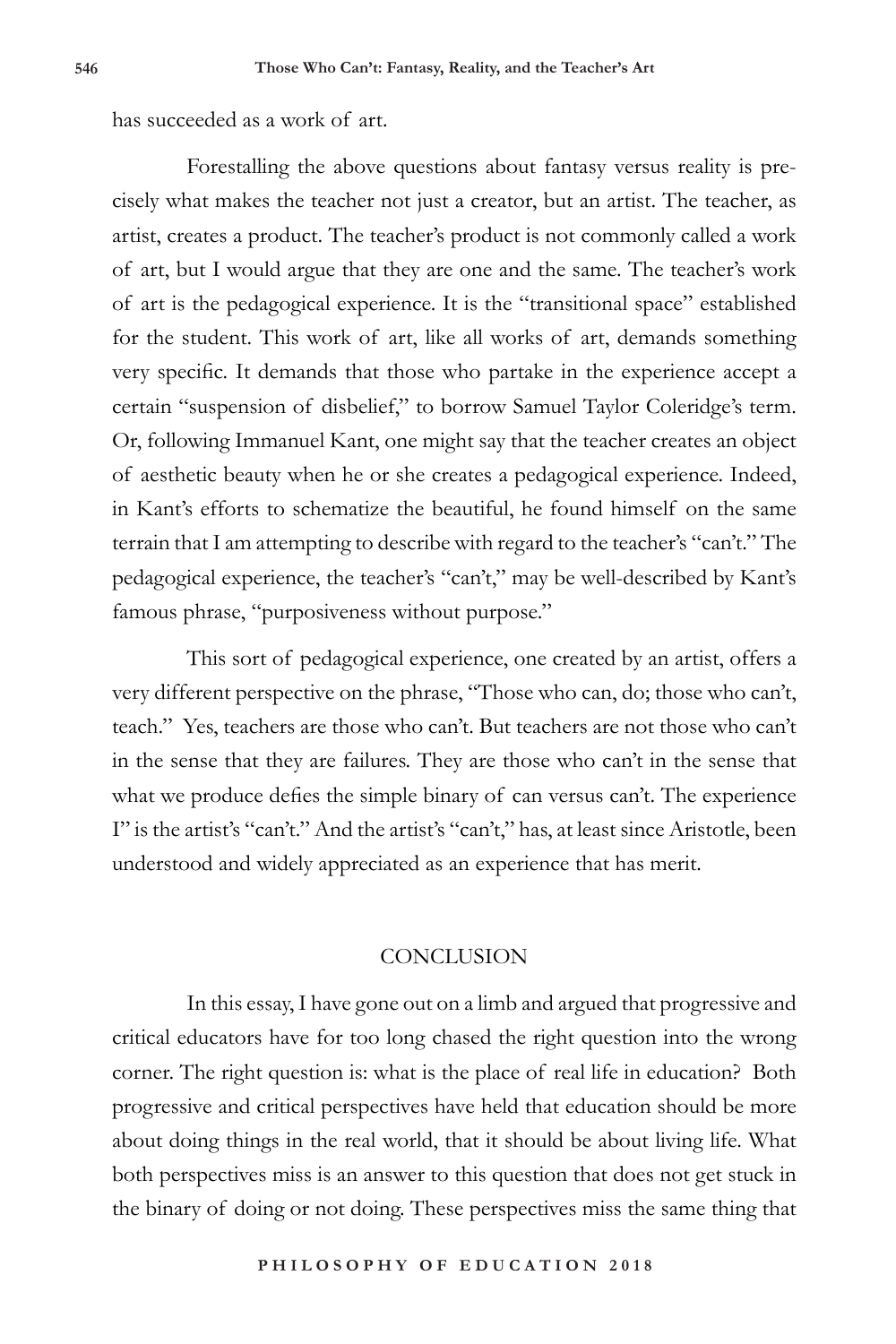Plato missed when he did not understand the work of the artist. And this is where I want to honor the can't of those who can't.

Yes, it is true that teachers can't. But it is also true that artists can't. Thus we teachers share something with artists. Just because we can't, it is not the case that we have nothing of value to produce. We do not produce widgets, but we do produce a work of great import. What we produce, or at least what we should produce, are educational scenarios that enable students to have an aesthetic experience. We should create circumstances that are "transitional," to borrow Winnicott's phrase. We should re-claim the uniqueness of education from those who would say that education should just give way to reality. We should stand against Plato and affirm that our creations are artificial, yes, but they are not derivative. When I plan a lesson, my lesson should be a work of art. That is to say, it will be an experience to be interpreted by students. As such, it will not be completely under my control. And it will certainly not be completely quantifiable in terms of what is now called "assessment."

To conclude, I invoke the first stanza from Wallace Steven's poem, *The Man with the Blue Guitar*. The subject of Stevens's poem is Pablo Picasso's painting, *The Old Guitarist*. This painting, in turn, has as its subject another artist, a guitar player. Steven's poem is thus an artistic expression, of an artistic expression, of *another* artistic expression. The poems begins like this:

The man bent over his guitar,

A shearsman of sorts. The day was green.

They said, "You have a blue guitar, You do not play things as they are."

The man replied, "Things as they are Are changed upon the blue guitar."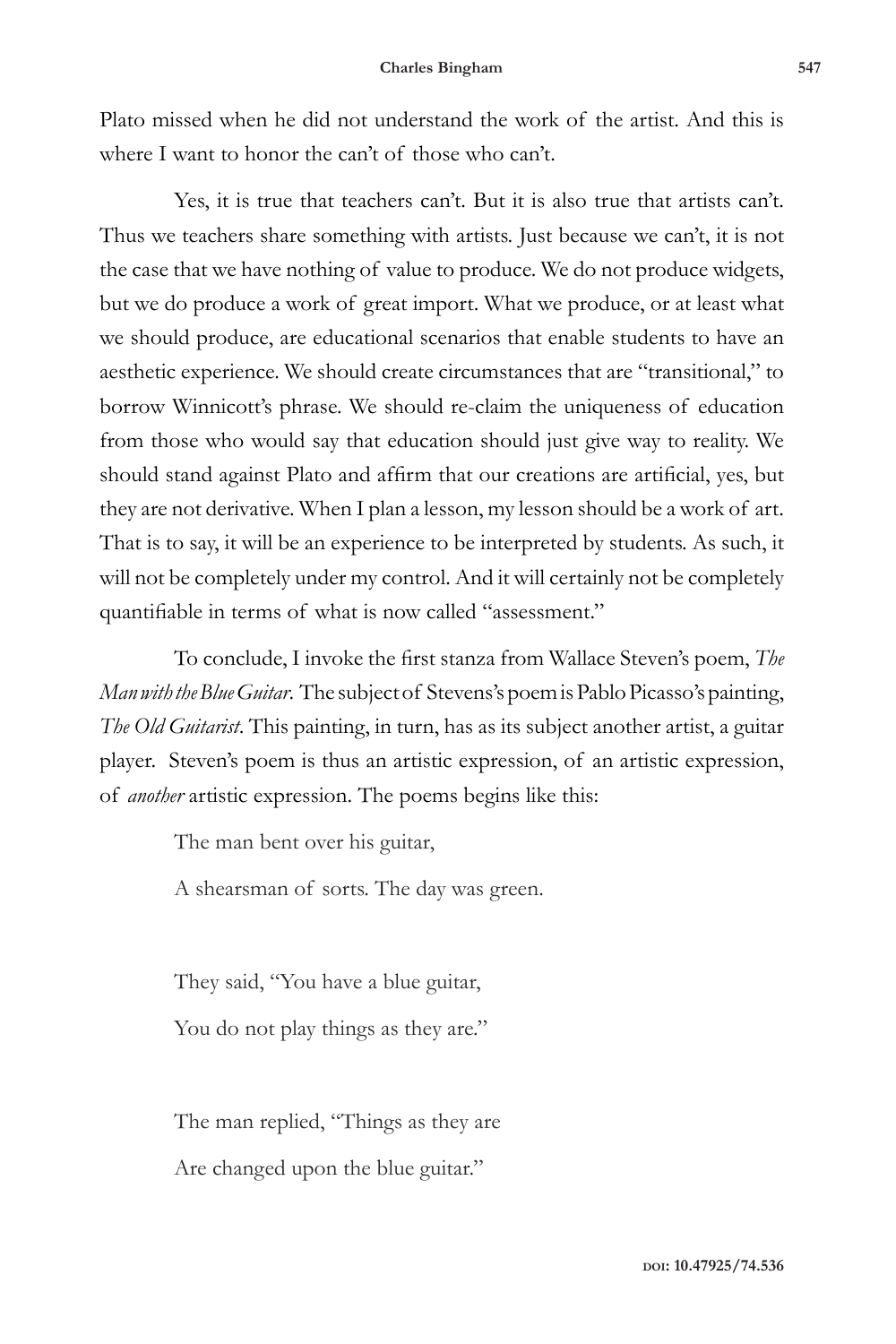And they said then, "But play, you must,

A tune beyond us, yet ourselves,

A tune upon the blue guitar

Of things exactly as they are."16

The poem tells, in refrain after refrain, the ponderous song of one who cannot play "things as they are" yet must use those very "things as they are" to produce something that is "changed upon the blue guitar." In this essay, I have tried to describe the role of the teacher as one who plays such a blue guitar. As Stevens points out in his poem, some listeners—and I would add many who comment on the role of education—will argue that things being played upon a blue guitar must stay "things as they are." Yet Stevens also intimates that, within the artistic realm, be it music or poetry—or be it as I have argued here the pedagogical experience—there remains a lingering sense that such a tune remains "beyond us, yet ourselves." As further confirmation that those who say teachers "can't" are unwittingly onto something, I suggest that Steven's phrase "beyond us, yet ourselves" answers the right question—what is the place of real life in education?—in the right way.

john-dewey-my-pedagogical-creed/.

<sup>1</sup> Plato, *The Republic* (2008), Book 10.Retrieved from http://www.gutenberg.org/ files/1497/1497-h/1497-h.htm

<sup>2</sup> Ibid.

<sup>3</sup> Hans-Georg Gadamer, *Truth and Method*, trans. Joel Weinsheimer and Donald G. Marshall (New York: Continuum, 1975), 128.

<sup>4</sup> Charles Bingham, "Against Education Humanism: Rethinking Spectatorship in Dewey and Freire," *Studies in Philosophy and Education* 35, no. 2 (2016): 181–193. 5 John Dewey, *My Pedagogical Creed* (1897). Retrieved from http://infed.org/mobi/

<sup>6</sup> John Dewey, *Democracy and Education* (2008), Chapter 11. Retrieved from https://www.gutenberg.org/files/852/852-h/852-h.htm.

<sup>7</sup> Paulo Freire, *Pedagogy of the Oppressed* (New York: Continuum, 1998), 61.

<sup>8</sup> Dewey, *My Pedagogical Creed*.

<sup>9</sup> Freire, *Pedagogy of the Oppressed*, 48.

<sup>10</sup> Ibid., 30.